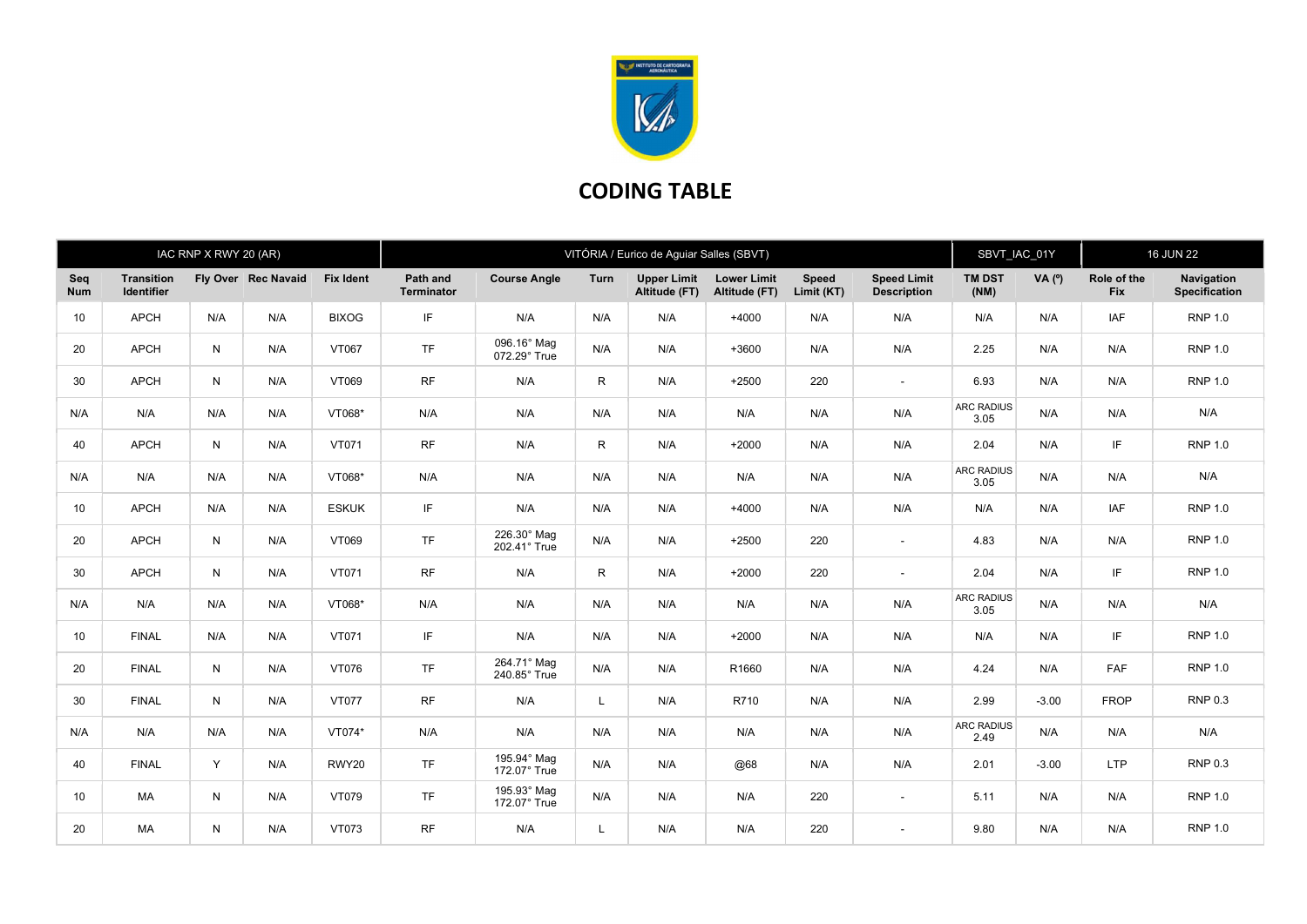| N/A | N/A | N/A | N/A | VT072*       | N/A | N/A                                | N/A | N/A | N/A     | N/A | N/A | <b>ARC RADIUS</b><br>3.30 | N/A | N/A         | N/A            |
|-----|-----|-----|-----|--------------|-----|------------------------------------|-----|-----|---------|-----|-----|---------------------------|-----|-------------|----------------|
| 30  | MA  |     | N/A | <b>ESKUK</b> | TF  | 025.78° Mag<br>001.88° True        | N/A | N/A | $+4000$ | N/A | N/A | 17.27                     | N/A | <b>MAHF</b> | <b>RNP 1.0</b> |
| 40  | MA  | N/A | N/A | <b>ESKUK</b> | HM  | $226.30^\circ$ Mag<br>202.41° True |     | N/A | $+4000$ | N/A | N/A | 1 <sub>min</sub>          | N/A | <b>MAHF</b> | <b>RNP 1.0</b> |

\* Fictitious point for coding purposes only.

| Ident        | Latitude / Longitude (WGS84)<br>DD:MM:SS.SS |
|--------------|---------------------------------------------|
| VT067        | S 20:02:40.30W 40:14:28.02                  |
| VT068        | S 20:05:35.27W 40:13:28.87                  |
| VT069        | S 20:06:45.31W 40:10:29.11                  |
| VT071        | S 20:08:15.66W 40:11:54.08                  |
| VT072        | S 20:19:29.16W 40:12:38.55                  |
| VT073        | S 20:19:35.73W 40:09:07.98                  |
| VT074        | S 20:12:30.95W 40:14:32.60                  |
| VT076        | S 20:10:20.00W 40:15:49.99                  |
| VT077        | S 20:12:51.65W 40:17:09.94                  |
| VT079        | S 20:19:56.62W 40:16:07.22                  |
| <b>BIXOG</b> | S 20:03:21.51W 40:16:44.61                  |
| ESKUK        | S 20:02:16.40W 40:08:31.80                  |

| COD        | Meaning                                     |
|------------|---------------------------------------------|
| $\ddot{}$  | AT OR ABOVE                                 |
|            | AT OR BELOW                                 |
| @          | AT                                          |
| R          | <b>RECOMMENDED</b>                          |
| в          | <b>BETWEEN</b>                              |
| $=$        | AS ASSIGNED                                 |
| SDF        | <b>STEPDOWN FIX</b>                         |
| Y          | <b>YES</b>                                  |
| N          | NO.                                         |
| L          | LEFT                                        |
| R          | <b>RIGHT</b>                                |
| N/A        | <b>NOT APPLICABLE</b>                       |
| LTP        | <b>LANDING THRESHOLD POINT</b>              |
| <b>FTP</b> | <b>FICTITIOUS THRESHOLD</b><br><b>POINT</b> |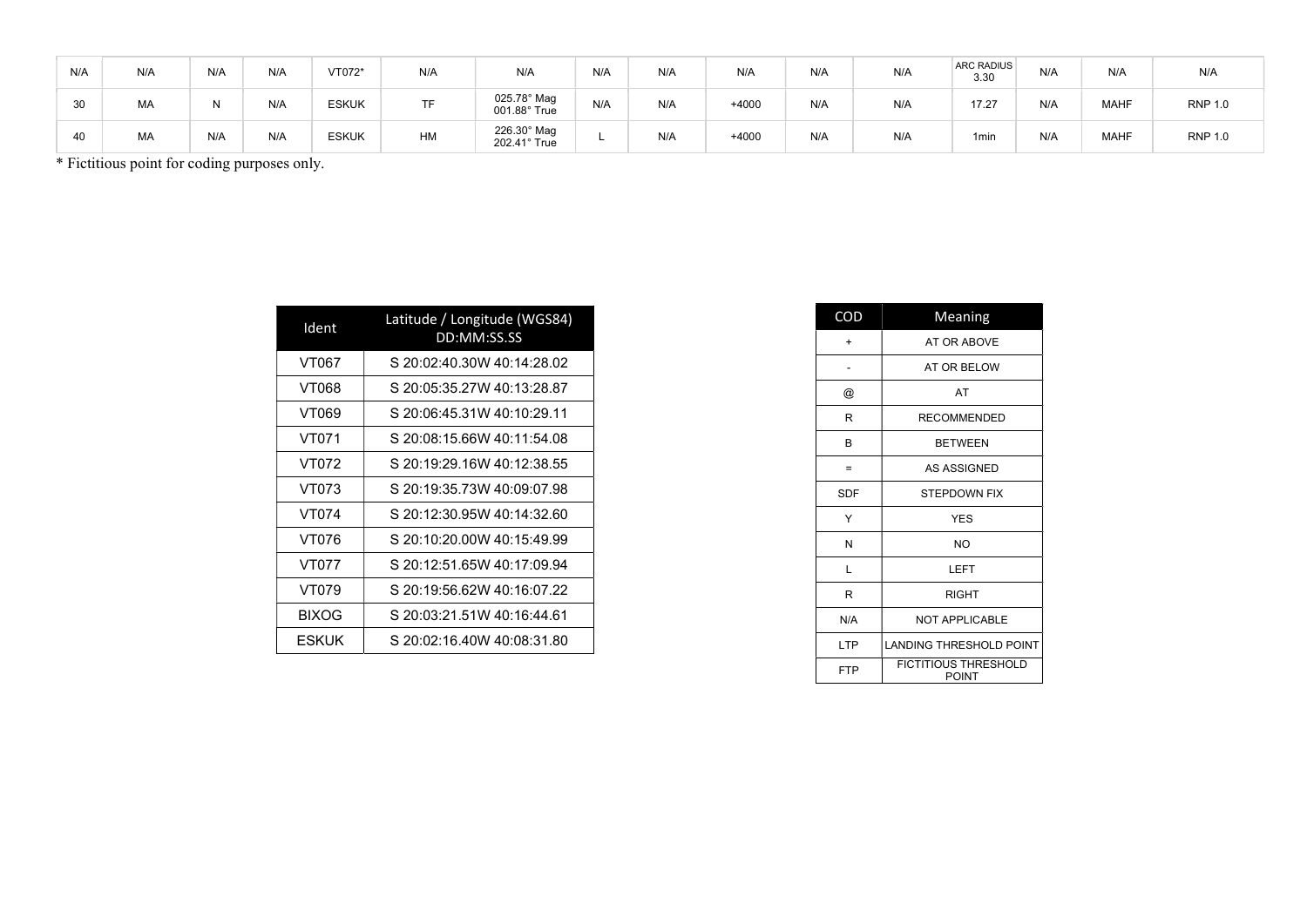## SPECIAL PARAMETERS TABLE

This table contains the parameter values that differ from the standard values established in RNP AR Manual (Doc 9905) and/or PANS-OPS (Doc 8168) and has the objective to assist operators during the approval process by the competent Aeronautical Authority, especially regarding the Flight Operational Safety Assessment. These parameters take into account only design criteria contained in Doc 9905 and Doc 8168. Airworthiness special parameters were not considered for this classification.

## SPECIAL PROCEDURE

| <b>INITIAL APPROACH SEGMENT</b>                |                                      |                                                 |                   |                               |  |                                                |                                 |            |  |                               |                                   |                   |                              |                                                 |  |
|------------------------------------------------|--------------------------------------|-------------------------------------------------|-------------------|-------------------------------|--|------------------------------------------------|---------------------------------|------------|--|-------------------------------|-----------------------------------|-------------------|------------------------------|-------------------------------------------------|--|
| <b>Track</b>                                   |                                      | Bank Angle( <sup>o</sup> )<br><b>Used / STD</b> |                   | TWC (KT)<br><b>Used / STD</b> |  | IAS(KT)<br><b>Used / STD</b>                   | <b>Used / STD</b>               | Dfrop (NM) |  | TrD (NM)<br><b>Used / STD</b> | Gradient (%)<br><b>Used / STD</b> |                   | RNP(NM)<br><b>Used / STD</b> | <b>TP Altitude</b><br>(FT)<br><b>Used / STD</b> |  |
|                                                |                                      |                                                 |                   |                               |  |                                                |                                 |            |  |                               |                                   |                   |                              |                                                 |  |
| ALL PARAMETERS ARE ACCORDING TO ICAO DOCUMENTS |                                      |                                                 |                   |                               |  |                                                |                                 |            |  |                               |                                   |                   |                              |                                                 |  |
|                                                |                                      |                                                 |                   |                               |  |                                                |                                 |            |  |                               |                                   |                   |                              |                                                 |  |
|                                                | <b>INTERMEDIATE APPROACH SEGMENT</b> |                                                 |                   |                               |  |                                                |                                 |            |  |                               |                                   |                   |                              |                                                 |  |
|                                                |                                      |                                                 |                   |                               |  |                                                |                                 |            |  |                               |                                   |                   |                              | <b>TP</b> Altitude                              |  |
| <b>Track</b>                                   |                                      | Bank Angle( <sup>o</sup> )<br><b>Used / STD</b> |                   | TWC (KT)<br><b>Used / STD</b> |  | IAS(KT)<br><b>Used / STD</b>                   | Dfrop (NM)<br><b>Used / STD</b> |            |  | TrD (NM)<br><b>Used / STD</b> | Gradient (%)<br><b>Used / STD</b> | <b>Used / STD</b> | RNP(NM)                      | (FT)<br><b>Used / STD</b>                       |  |
|                                                |                                      |                                                 |                   |                               |  |                                                |                                 |            |  |                               |                                   |                   |                              |                                                 |  |
|                                                |                                      |                                                 |                   |                               |  | ALL PARAMETERS ARE ACCORDING TO ICAO DOCUMENTS |                                 |            |  |                               |                                   |                   |                              |                                                 |  |
|                                                |                                      |                                                 |                   |                               |  |                                                |                                 |            |  |                               |                                   |                   |                              |                                                 |  |
|                                                |                                      |                                                 |                   |                               |  | <b>FINAL APPROACH SEGMENT</b>                  |                                 |            |  |                               |                                   |                   |                              |                                                 |  |
|                                                |                                      |                                                 |                   |                               |  |                                                |                                 |            |  |                               |                                   |                   |                              | <b>TP Altitude</b>                              |  |
| <b>Track</b>                                   |                                      | <b>Bank Angle(°)</b><br><b>Used / STD</b>       | <b>Used / STD</b> | TWC (KT)                      |  | IAS(KT)<br><b>Used / STD</b>                   | <b>Used / STD</b>               | Dfrop (NM) |  | TrD(NM)<br><b>Used / STD</b>  | Gradient (%)<br><b>Used / STD</b> | <b>Used / STD</b> | RNP(NM)                      | (FT)<br><b>Used / STD</b>                       |  |
|                                                |                                      |                                                 |                   |                               |  |                                                |                                 |            |  |                               |                                   |                   |                              |                                                 |  |
| ALL PARAMETERS ARE ACCORDING TO ICAO DOCUMENTS |                                      |                                                 |                   |                               |  |                                                |                                 |            |  |                               |                                   |                   |                              |                                                 |  |
|                                                |                                      |                                                 |                   |                               |  |                                                |                                 |            |  |                               |                                   |                   |                              |                                                 |  |
|                                                |                                      |                                                 |                   |                               |  |                                                |                                 |            |  |                               |                                   |                   |                              |                                                 |  |
|                                                |                                      |                                                 |                   |                               |  |                                                |                                 |            |  |                               |                                   |                   |                              |                                                 |  |